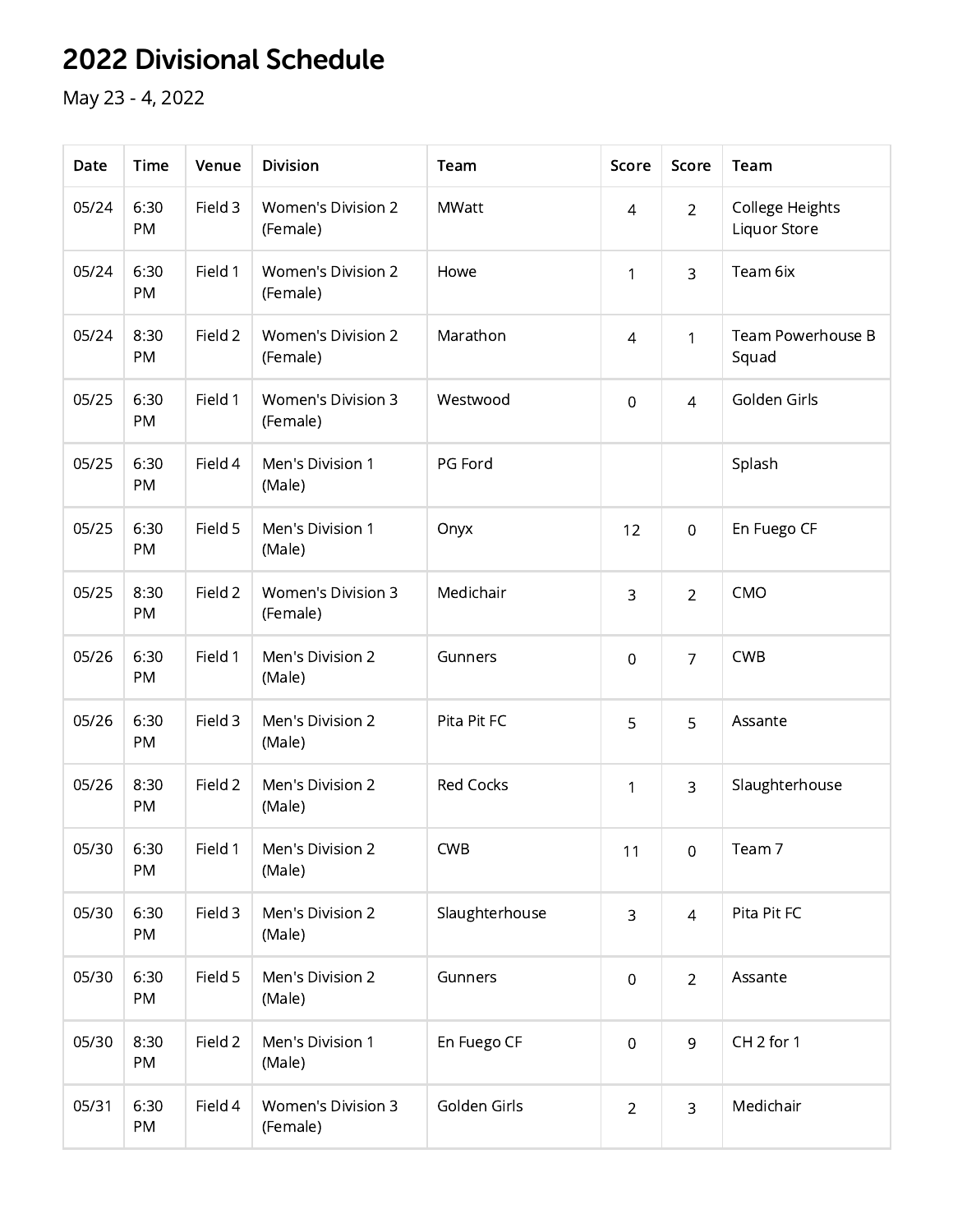| Date  | <b>Time</b>       | Venue   | <b>Division</b>                       | Team                            | Score            | Score          | Team             |
|-------|-------------------|---------|---------------------------------------|---------------------------------|------------------|----------------|------------------|
| 05/31 | 6:30<br><b>PM</b> | Field 1 | <b>Women's Division 2</b><br>(Female) | Team Powerhouse B<br>Squad      | 1                | $\overline{2}$ | Howe             |
| 05/31 | 6:30<br><b>PM</b> | Field 3 | <b>Women's Division 2</b><br>(Female) | Marathon                        | $\overline{7}$   | 3              | Team 6ix         |
| 05/31 | 8:30<br>PM        | Field 2 | <b>Women's Division 3</b><br>(Female) | CMO                             | $\boldsymbol{0}$ | $\overline{0}$ | Westwood         |
| 06/01 | 6:30<br><b>PM</b> | Field 1 | Men's Division 1<br>(Male)            | Simba Security FC               | $\overline{2}$   | $\overline{7}$ | PG Ford          |
| 06/01 | 8:30<br><b>PM</b> | Field 2 | Men's Division 1<br>(Male)            | CH <sub>2</sub> for 1           | $\overline{2}$   | 3              | Onyx             |
| 06/02 | 6:30<br>PM        | Field 3 | <b>Women's Division 2</b><br>(Female) | Team 6ix                        | 1                | $\overline{4}$ | <b>MWatt</b>     |
| 06/02 | 6:30<br>PM        | Field 4 | <b>Women's Division 2</b><br>(Female) | College Heights<br>Liquor Store | $\overline{2}$   | $\overline{4}$ | Marathon         |
| 06/02 | 6:30<br>PM        | Field 1 | Men's Division 2<br>(Male)            | <b>Red Cocks</b>                | $\overline{2}$   | $\overline{4}$ | <b>CWB</b>       |
| 06/02 | 8:30<br><b>PM</b> | Field 2 | Men's Division 2<br>(Male)            | Team 7                          | $\mathbf 0$      | 10             | Pita Pit FC      |
| 06/03 | 6:30<br>PM        | Field 1 | Men's Division 1<br>(Male)            | En Fuego CF                     | $\overline{0}$   | $\overline{2}$ | Assante          |
| 06/03 | 6:30<br><b>PM</b> | Field 3 | Men's Division 1<br>(Male)            | Onyx                            | $\sqrt{4}$       | $\mathbf 0$    | Splash           |
| 06/03 | 8:30<br>PM        | Field 2 | Men's Division 2<br>(Male)            | Slaughterhouse                  | $\boldsymbol{0}$ | 1              | Assante          |
| 06/06 | 6:30<br>PM        | Field 1 | <b>Women's Division 2</b><br>(Female) | Marathon                        | $\sqrt{4}$       | $\mathbf{1}$   | <b>MWatt</b>     |
| 06/06 | 6:30<br>PM        | Field 3 | Men's Division 2<br>(Male)            | Team 7                          | 1                | 8              | Gunners          |
| 06/06 | 6:30<br>PM        | Field 4 | Men's Division 2<br>(Male)            | Assante                         | $\overline{2}$   | $\overline{2}$ | <b>Red Cocks</b> |
| 06/06 | 8:30<br>PM        | Field 2 | Men's Division 1<br>(Male)            | Splash                          | $\mathsf 3$      | 3              | Assante          |
| 06/07 | 6:30<br>PM        | Field 5 | <b>Women's Division 3</b><br>(Female) | Medichair                       | $\overline{2}$   | $\overline{0}$ | Westwood         |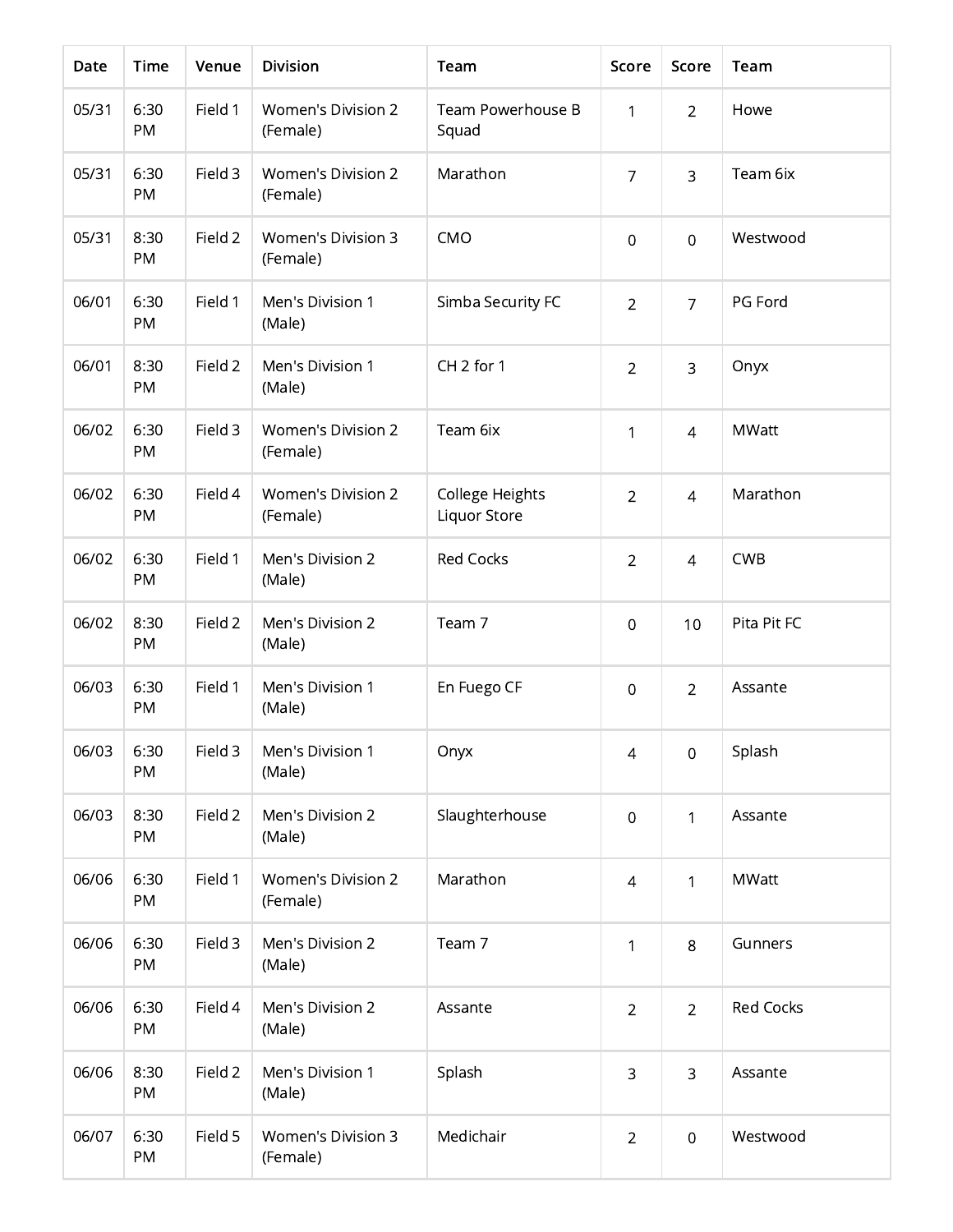| Date  | <b>Time</b>       | Venue   | <b>Division</b>                       | Team                            | Score          | Score          | Team                       |
|-------|-------------------|---------|---------------------------------------|---------------------------------|----------------|----------------|----------------------------|
| 06/07 | 6:30<br><b>PM</b> | Field 4 | <b>Women's Division 3</b><br>(Female) | Golden Girls                    | $\overline{2}$ | $\overline{4}$ | CMO                        |
| 06/07 | 6:30<br>PM        | Field 3 | <b>Women's Division 2</b><br>(Female) | College Heights<br>Liquor Store | 3              | $\overline{2}$ | Howe                       |
| 06/07 | 8:30<br>PM        | Field 2 | <b>Women's Division 2</b><br>(Female) | Team 6ix                        | 1              | $\overline{0}$ | Team Powerhouse B<br>Squad |
| 06/08 | 6:30<br>PM        | Field 4 | Men's Division 1<br>(Male)            | Simba Security FC               | 3              | 6              | Onyx                       |
| 06/08 | 6:30<br>PM        | Field 1 | Men's Division 1<br>(Male)            | PG Ford                         | 5              | $\overline{0}$ | En Fuego CF                |
| 06/09 | 6:30<br>PM        | Field 1 | <b>Women's Division 2</b><br>(Female) | Team Powerhouse B<br>Squad      | 1              | 8              | <b>MWatt</b>               |
| 06/09 | 6:30<br>PM        | Field 5 | <b>Women's Division 2</b><br>(Female) | Howe                            | $\overline{2}$ | $\overline{7}$ | Marathon                   |
| 06/09 | 6:30<br>PM        | Field 3 | Men's Division 2<br>(Male)            | Pita Pit FC                     | $\overline{7}$ | 5              | <b>CWB</b>                 |
| 06/09 | 8:30<br>PM        | Field 2 | Men's Division 2<br>(Male)            | Team 7                          | $\overline{0}$ | $\overline{4}$ | Slaughterhouse             |
| 06/10 | 6:30<br>PM        | Field 3 | Men's Division 1<br>(Male)            | CH <sub>2</sub> for 1           |                |                | Assante                    |
| 06/10 | 8:30<br>PM        | Field 2 | Men's Division 2<br>(Male)            | Gunners                         | 3              | 1              | <b>Red Cocks</b>           |
| 06/13 | 6:30<br>PM        | Field 1 | Men's Division 2<br>(Male)            | Assante                         |                |                | <b>CWB</b>                 |
| 06/13 | 6:30<br>PM        | Field 3 | Men's Division 2<br>(Male)            | Pita Pit FC                     |                |                | Gunners                    |
| 06/13 | 6:30<br>PM        | Field 5 | Men's Division 2<br>(Male)            | Team 7                          |                |                | <b>Red Cocks</b>           |
| 06/13 | 8:30<br>PM        | Field 2 | Men's Division 1<br>(Male)            | Splash                          |                |                | Simba Security FC          |
| 06/14 | 6:30<br>PM        | Field 1 | <b>Women's Division 3</b><br>(Female) | Westwood                        |                |                | Golden Girls               |
| 06/14 | 6:30<br>PM        | Field 3 | Women's Division 2<br>(Female)        | Team Powerhouse B<br>Squad      |                |                | Marathon                   |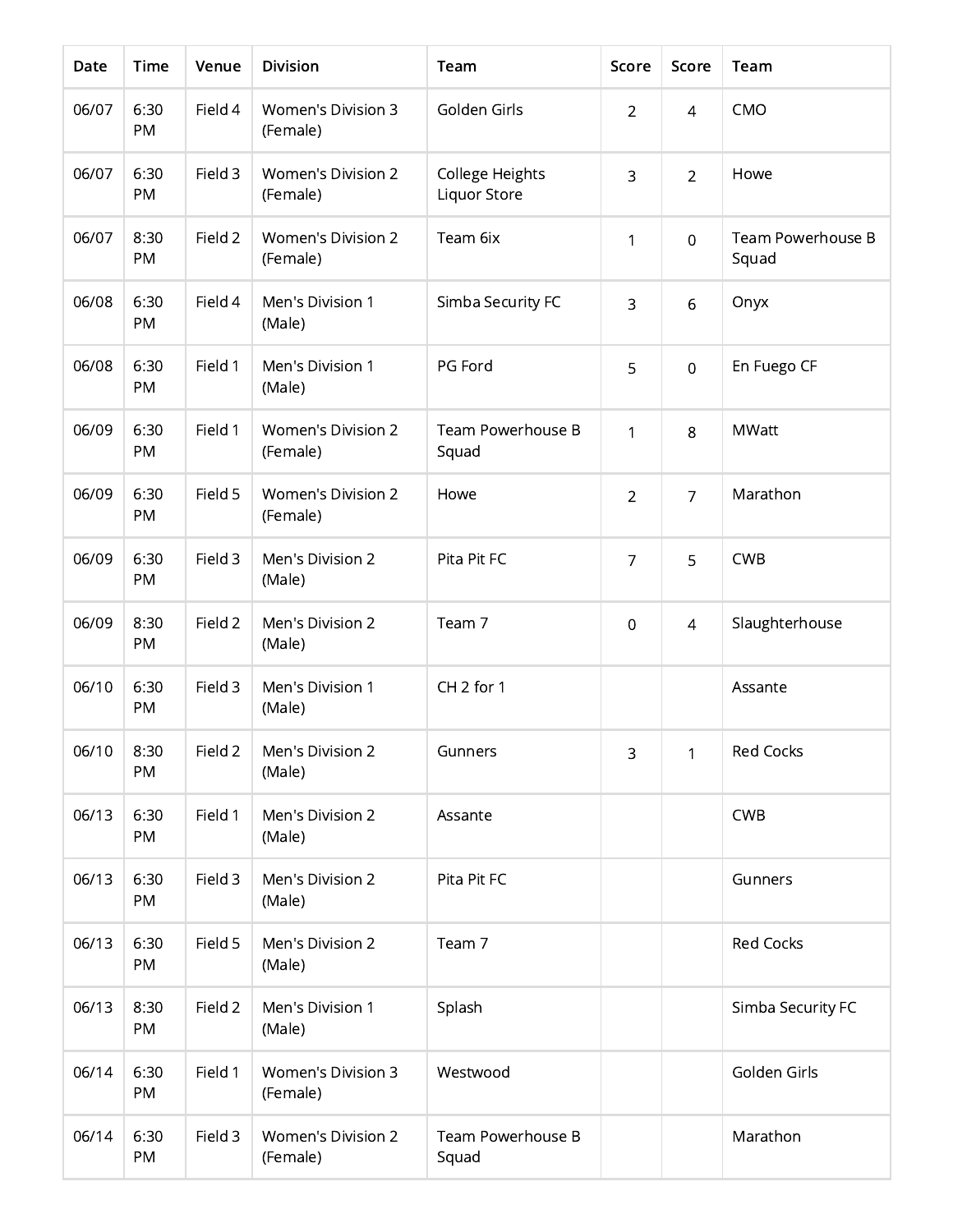| Date  | Time       | Venue   | <b>Division</b>                       | Team                                   | Score | Score | Team              |
|-------|------------|---------|---------------------------------------|----------------------------------------|-------|-------|-------------------|
| 06/14 | 6:30<br>PM | Field 5 | <b>Women's Division 2</b><br>(Female) | Team 6ix                               |       |       | Howe              |
| 06/14 | 8:30<br>PM | Field 2 | Women's Division 3<br>(Female)        | CMO                                    |       |       | Medichair         |
| 06/15 | 6:30<br>PM | Field 3 | Men's Division 1<br>(Male)            | Splash                                 |       |       | En Fuego CF       |
| 06/15 | 6:30<br>PM | Field 4 | Men's Division 1<br>(Male)            | Assante                                |       |       | Simba Security FC |
| 06/15 | 8:30<br>PM | Field 2 | Men's Division 1<br>(Male)            | Onyx                                   |       |       | PG Ford           |
| 06/16 | 6:30<br>PM | Field 4 | <b>Women's Division 3</b><br>(Female) | Medichair                              |       |       | Golden Girls      |
| 06/16 | 6:30<br>PM | Field 1 | <b>Women's Division 2</b><br>(Female) | College Heights<br><b>Liquor Store</b> |       |       | <b>MWatt</b>      |
| 06/16 | 6:30<br>PM | Field 5 | Men's Division 2<br>(Male)            | <b>CWB</b>                             |       |       | Slaughterhouse    |
| 06/16 | 8:30<br>PM | Field 2 | Men's Division 2<br>(Male)            | Assante                                |       |       | Team 7            |
| 06/17 | 6:30<br>PM | Field 3 | Women's Division 3<br>(Female)        | Westwood                               |       |       | CMO               |
| 06/17 | 8:30<br>PM | Field 2 | Men's Division 1<br>(Male)            | CH <sub>2</sub> for 1                  |       |       | PG Ford           |
| 06/20 | 6:30<br>PM | Field 1 | Women's Division 2<br>(Female)        | Team 6ix                               |       |       | Marathon          |
| 06/20 | 6:30<br>PM | Field 3 | Men's Division 2<br>(Male)            | <b>Red Cocks</b>                       |       |       | Pita Pit FC       |
| 06/20 | 6:30<br>PM | Field 5 | Men's Division 2<br>(Male)            | <b>CWB</b>                             |       |       | Team 7            |
| 06/20 | 8:30<br>PM | Field 2 | Men's Division 2<br>(Male)            | Slaughterhouse                         |       |       | Gunners           |
| 06/21 | 6:30<br>PM | Field 3 | <b>Women's Division 3</b><br>(Female) | Westwood                               |       |       | Medichair         |
| 06/21 | 6:30<br>PM | Field 4 | <b>Women's Division 3</b><br>(Female) | CMO                                    |       |       | Golden Girls      |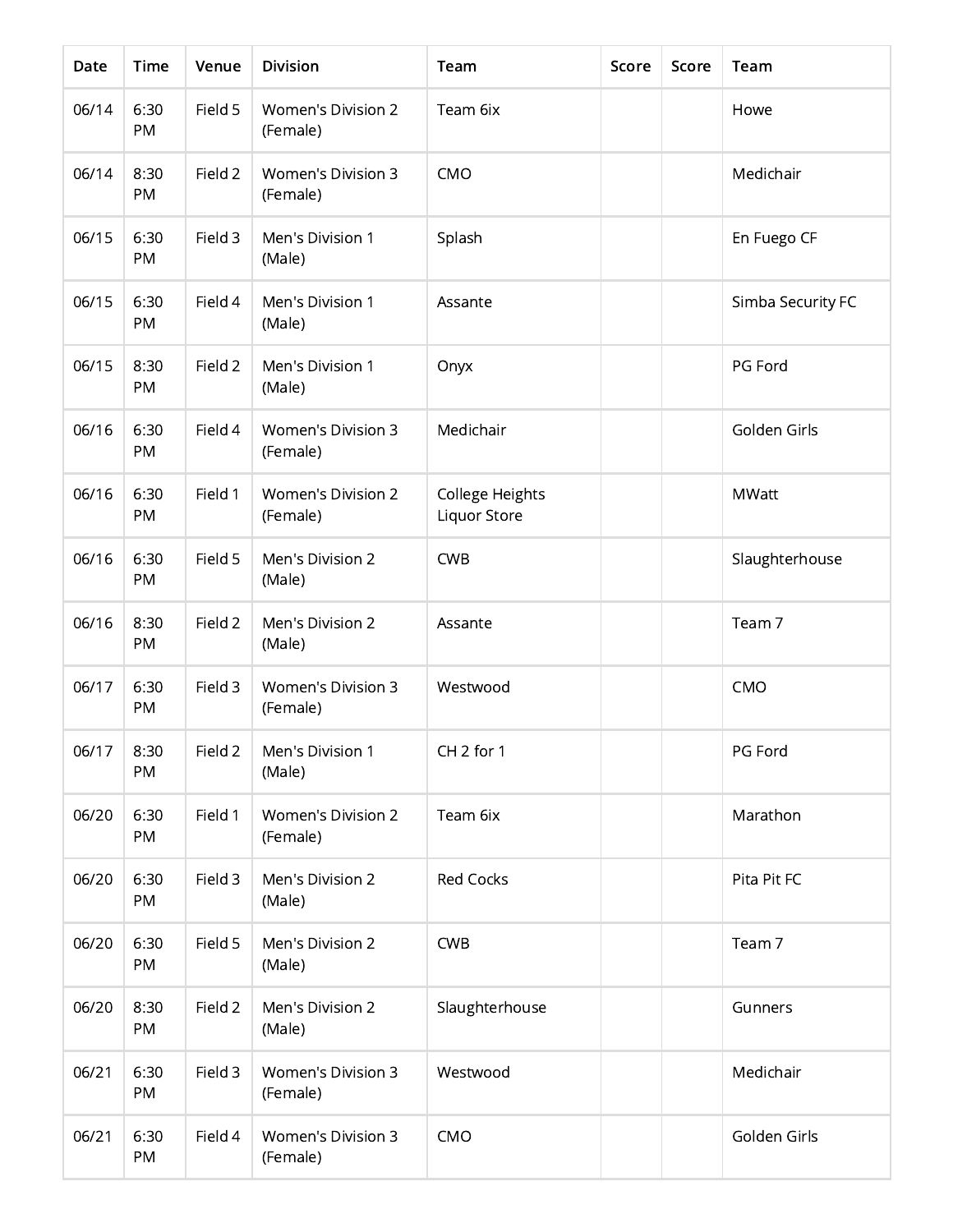| Date  | Time       | Venue   | <b>Division</b>                       | Team                            | Score | Score | Team                       |
|-------|------------|---------|---------------------------------------|---------------------------------|-------|-------|----------------------------|
| 06/21 | 8:30<br>PM | Field 2 | <b>Women's Division 2</b><br>(Female) | Howe                            |       |       | Team Powerhouse B<br>Squad |
| 06/22 | 6:30<br>PM | Field 1 | Men's Division 1<br>(Male)            | Onyx                            |       |       | Assante                    |
| 06/22 | 6:30<br>PM | Field 3 | Men's Division 1<br>(Male)            | CH <sub>2</sub> for 1           |       |       | Splash                     |
| 06/22 | 8:30<br>PM | Field 2 | Men's Division 1<br>(Male)            | Simba Security FC               |       |       | En Fuego CF                |
| 06/23 | 6:30<br>PM | Field 4 | <b>Women's Division 2</b><br>(Female) | College Heights<br>Liquor Store |       |       | Team Powerhouse B<br>Squad |
| 06/23 | 6:30<br>PM | Field 1 | Men's Division 2<br>(Male)            | Assante                         |       |       | Pita Pit FC                |
| 06/23 | 6:30<br>PM | Field 3 | Men's Division 2<br>(Male)            | <b>Red Cocks</b>                |       |       | Slaughterhouse             |
| 06/23 | 8:30<br>PM | Field 2 | Men's Division 2<br>(Male)            | <b>CWB</b>                      |       |       | Gunners                    |
| 06/24 | 6:30<br>PM | Field 1 | Men's Division 1<br>(Male)            | Splash                          |       |       | PG Ford                    |
| 06/24 | 6:30<br>PM | Field 3 | Men's Division 1<br>(Male)            | En Fuego CF                     |       |       | Onyx                       |
| 06/24 | 6:30<br>PM | Field 4 | Women's Division 2<br>(Female)        | <b>MWatt</b>                    |       |       | Howe                       |
| 06/24 | 8:30<br>PM | Field 2 | Men's Division 1<br>(Male)            | Simba Security FC               |       |       | CH <sub>2</sub> for 1      |
| 06/27 | 6:30<br>PM | Field 1 | Men's Division 2<br>(Male)            | Pita Pit FC                     |       |       | Slaughterhouse             |
| 06/27 | 6:30<br>PM | Field 4 | Men's Division 2<br>(Male)            | Gunners                         |       |       | Assante                    |
| 06/27 | 6:30<br>PM | Field 3 | Men's Division 2<br>(Male)            | <b>CWB</b>                      |       |       | <b>Red Cocks</b>           |
| 06/27 | 8:30<br>PM | Field 2 | Men's Division 1<br>(Male)            | Assante                         |       |       | PG Ford                    |
| 06/28 | 6:30<br>PM | Field 1 | <b>Women's Division 3</b><br>(Female) | Medichair                       |       |       | CMO                        |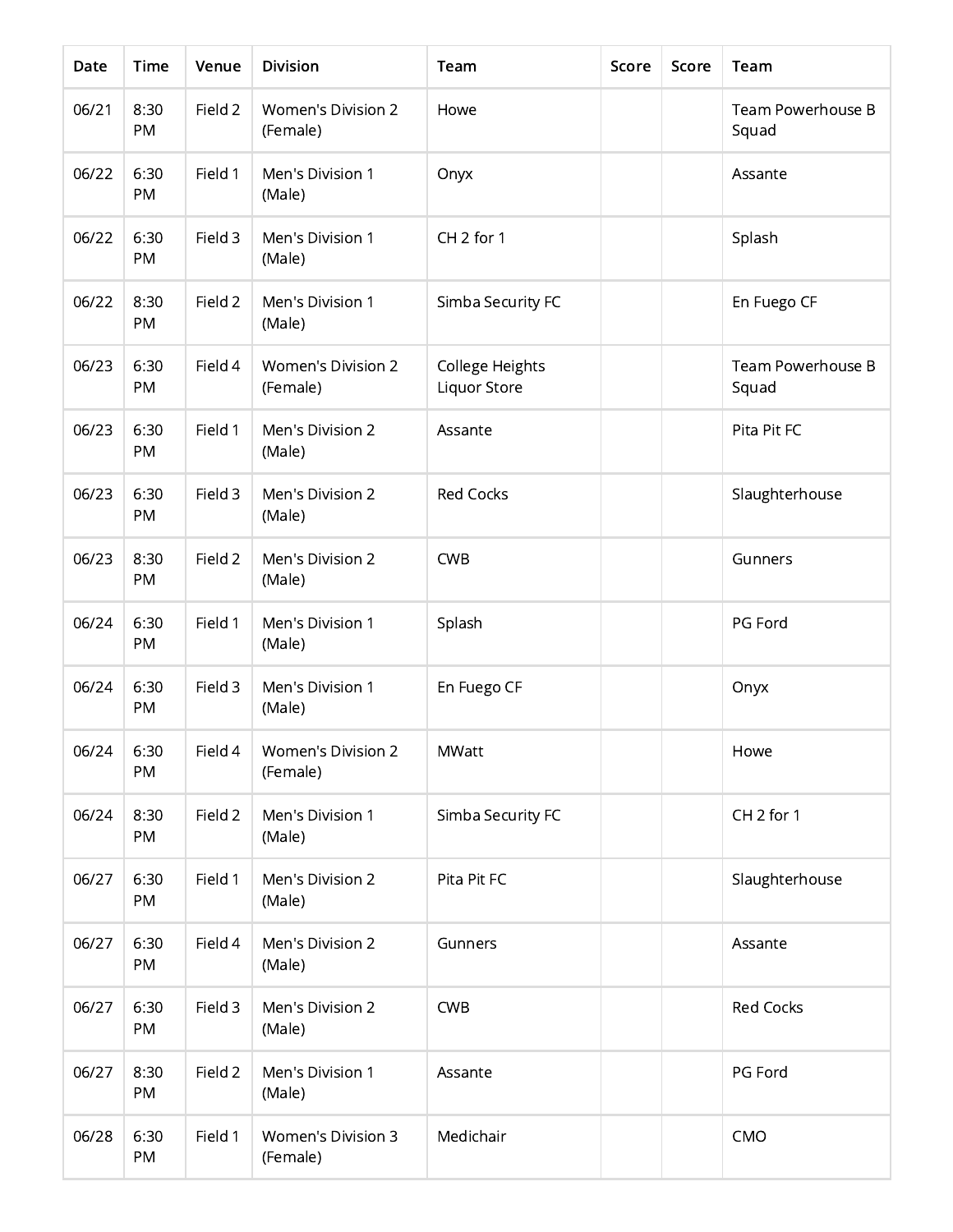| Date  | <b>Time</b>       | Venue   | <b>Division</b>                       | Team                            | Score | Score | Team                            |
|-------|-------------------|---------|---------------------------------------|---------------------------------|-------|-------|---------------------------------|
| 06/28 | 6:30<br><b>PM</b> | Field 3 | <b>Women's Division 2</b><br>(Female) | <b>MWatt</b>                    |       |       | Team 6ix                        |
| 06/28 | 6:30<br>PM        | Field 4 | <b>Women's Division 2</b><br>(Female) | Marathon                        |       |       | College Heights<br>Liquor Store |
| 06/28 | 8:30<br><b>PM</b> | Field 2 | <b>Women's Division 3</b><br>(Female) | Golden Girls                    |       |       | Westwood                        |
| 06/29 | 6:30<br>PM        | Field 1 | Men's Division 1<br>(Male)            | CH <sub>2</sub> for 1           |       |       | En Fuego CF                     |
| 06/29 | 6:30<br>PM        | Field 3 | Men's Division 1<br>(Male)            | Onyx                            |       |       | Splash                          |
| 06/29 | 6:30<br>PM        | Field 5 | Men's Division 1<br>(Male)            | PG Ford                         |       |       | Simba Security FC               |
| 06/30 | 6:30<br>PM        | Field 1 | <b>Women's Division 2</b><br>(Female) | Team Powerhouse B<br>Squad      |       |       | Team 6ix                        |
| 06/30 | 6:30<br>PM        | Field 4 | Men's Division 2<br>(Male)            | Pita Pit FC                     |       |       | Team 7                          |
| 06/30 | 6:30<br>PM        | Field 5 | Men's Division 2<br>(Male)            | Slaughterhouse                  |       |       | Assante                         |
| 06/30 | 8:30<br>PM        | Field 2 | <b>Women's Division 2</b><br>(Female) | Howe                            |       |       | College Heights<br>Liquor Store |
| 07/05 | 6:30<br><b>PM</b> | Field 1 | Women's Division 2<br>(Female)        | <b>MWatt</b>                    |       |       | Team Powerhouse B<br>Squad      |
| 07/05 | 6:30<br>PM        | Field 3 | <b>Women's Division 2</b><br>(Female) | Marathon                        |       |       | Howe                            |
| 07/05 | 6:30<br>PM        | Field 5 | Men's Division 2<br>(Male)            | Gunners                         |       |       | Pita Pit FC                     |
| 07/05 | 8:30<br>PM        | Field 2 | Women's Division 2<br>(Female)        | College Heights<br>Liquor Store |       |       | Team 6ix                        |
| 07/06 | 6:30<br>PM        | Field 1 | <b>Women's Division 3</b><br>(Female) | Medichair                       |       |       | Golden Girls                    |
| 07/06 | 6:30<br>PM        | Field 3 | Men's Division 1<br>(Male)            | Assante                         |       |       | En Fuego CF                     |
| 07/06 | 8:30<br>PM        | Field 2 | Men's Division 1<br>(Male)            | Onyx                            |       |       | CH <sub>2</sub> for 1           |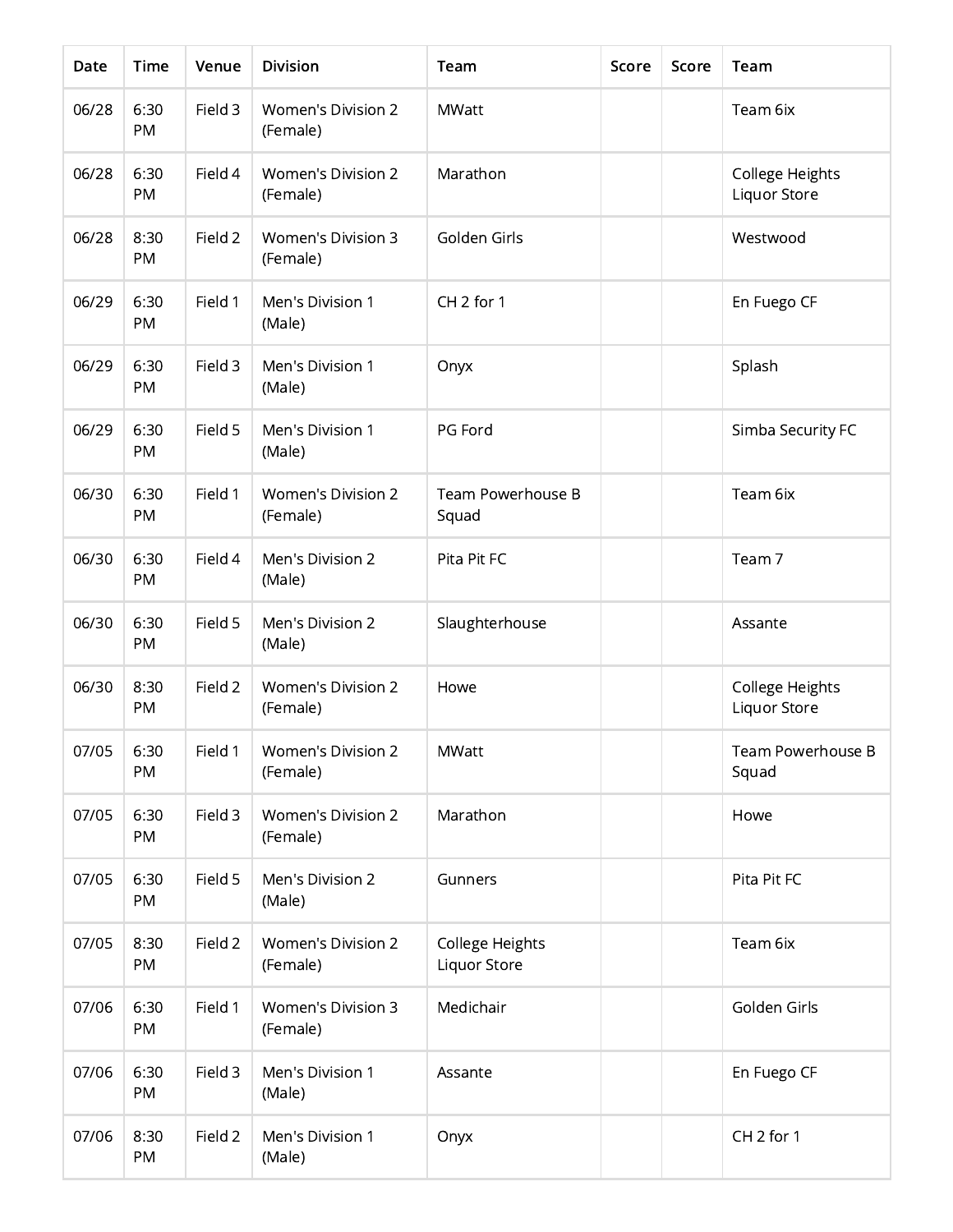| Date  | Time       | Venue   | <b>Division</b>                       | Team             | Score | Score | Team                            |
|-------|------------|---------|---------------------------------------|------------------|-------|-------|---------------------------------|
| 07/07 | 6:30<br>PM | Field 3 | <b>Women's Division 3</b><br>(Female) | CMO              |       |       | Westwood                        |
| 07/07 | 6:30<br>PM | Field 1 | Men's Division 2<br>(Male)            | Team 7           |       |       | Slaughterhouse                  |
| 07/07 | 6:30<br>PM | Field 4 | Men's Division 2<br>(Male)            | <b>Red Cocks</b> |       |       | Gunners                         |
| 07/07 | 8:30<br>PM | Field 2 | Men's Division 2<br>(Male)            | Assante          |       |       | <b>CWB</b>                      |
| 07/08 | 6:30<br>PM | Field 3 | Men's Division 1<br>(Male)            | Assante          |       |       | Splash                          |
| 07/08 | 6:30<br>PM | Field 5 | Men's Division 1<br>(Male)            | Onyx             |       |       | Simba Security FC               |
| 07/08 | 6:30<br>PM | Field 2 | <b>Women's Division 2</b><br>(Female) | <b>MWatt</b>     |       |       | Marathon                        |
| 07/08 | 8:30<br>PM | Field 2 | Men's Division 1<br>(Male)            | En Fuego CF      |       |       | PG Ford                         |
| 07/11 | 6:30<br>PM | Field 5 | <b>Women's Division 2</b><br>(Female) | <b>MWatt</b>     |       |       | College Heights<br>Liquor Store |
| 07/11 | 6:30<br>PM | Field 1 | Men's Division 2<br>(Male)            | Team 7           |       |       | Gunners                         |
| 07/11 | 6:30<br>PM | Field 3 | Men's Division 2<br>(Male)            | <b>Red Cocks</b> |       |       | Assante                         |
| 07/11 | 8:30<br>PM | Field 2 | Men's Division 2<br>(Male)            | <b>CWB</b>       |       |       | Pita Pit FC                     |
| 07/12 | 6:30<br>PM | Field 4 | <b>Women's Division 3</b><br>(Female) | Medichair        |       |       | Westwood                        |
| 07/12 | 6:30<br>PM | Field 5 | Women's Division 2<br>(Female)        | Marathon         |       |       | Team Powerhouse B<br>Squad      |
| 07/12 | 6:30<br>PM | Field 1 | <b>Women's Division 2</b><br>(Female) | Team 6ix         |       |       | Howe                            |
| 07/12 | 8:30<br>PM | Field 2 | <b>Women's Division 3</b><br>(Female) | Golden Girls     |       |       | CMO                             |
| 07/13 | 6:30<br>PM | Field 5 | Men's Division 1<br>(Male)            | Assante          |       |       | CH <sub>2</sub> for 1           |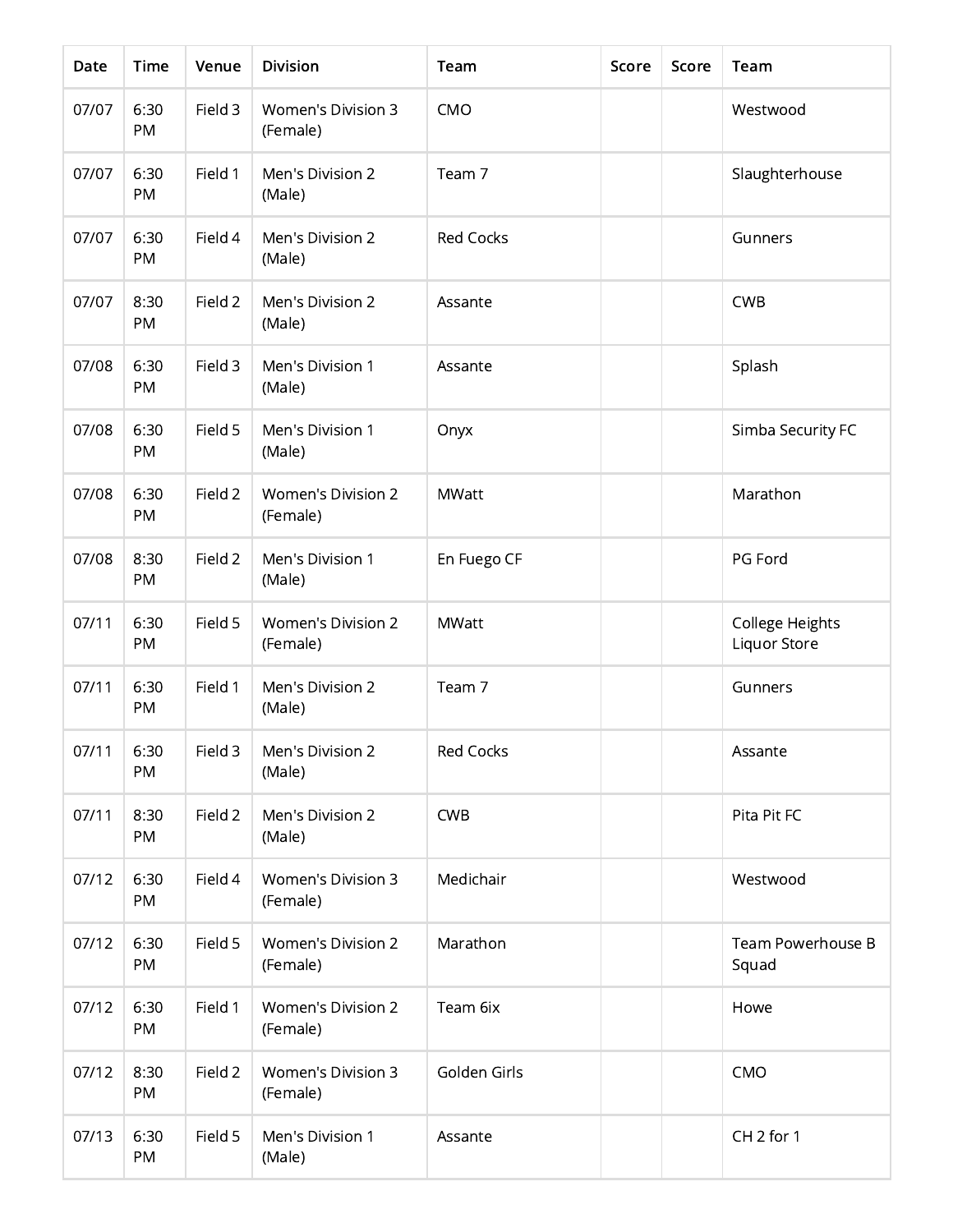| Date  | Time       | Venue   | <b>Division</b>                       | Team                       | Score | Score | Team                            |
|-------|------------|---------|---------------------------------------|----------------------------|-------|-------|---------------------------------|
| 07/13 | 6:30<br>PM | Field 3 | Men's Division 1<br>(Male)            | PG Ford                    |       |       | Onyx                            |
| 07/13 | 8:30<br>PM | Field 2 | Men's Division 1<br>(Male)            | Simba Security FC          |       |       | Splash                          |
| 07/14 | 6:30<br>PM | Field 4 | <b>Women's Division 3</b><br>(Female) | CMO                        |       |       | Medichair                       |
| 07/14 | 6:30<br>PM | Field 1 | <b>Women's Division 2</b><br>(Female) | Marathon                   |       |       | Team 6ix                        |
| 07/14 | 6:30<br>PM | Field 5 | Men's Division 2<br>(Male)            | <b>Red Cocks</b>           |       |       | Team 7                          |
| 07/14 | 8:30<br>PM | Field 2 | Men's Division 2<br>(Male)            | Slaughterhouse             |       |       | <b>CWB</b>                      |
| 07/15 | 6:30<br>PM | Field 3 | <b>Women's Division 3</b><br>(Female) | Golden Girls               |       |       | Westwood                        |
| 07/15 | 8:30<br>PM | Field 2 | Men's Division 1<br>(Male)            | En Fuego CF                |       |       | Splash                          |
| 07/18 | 6:30<br>PM | Field 5 | <b>Women's Division 2</b><br>(Female) | Howe                       |       |       | <b>MWatt</b>                    |
| 07/18 | 6:30<br>PM | Field 1 | Men's Division 2<br>(Male)            | Team 7                     |       |       | Assante                         |
| 07/18 | 6:30<br>PM | Field 4 | Men's Division 2<br>(Male)            | Pita Pit FC                |       |       | <b>Red Cocks</b>                |
| 07/19 | 6:30<br>PM | Field 3 | Women's Division 3<br>(Female)        | Medichair                  |       |       | Golden Girls                    |
| 07/19 | 6:30<br>PM | Field 4 | <b>Women's Division 3</b><br>(Female) | Westwood                   |       |       | CMO                             |
| 07/19 | 8:30<br>PM | Field 2 | Women's Division 2<br>(Female)        | Team Powerhouse B<br>Squad |       |       | College Heights<br>Liquor Store |
| 07/20 | 6:30<br>PM | Field 1 | Men's Division 1<br>(Male)            | CH <sub>2</sub> for 1      |       |       | PG Ford                         |
| 07/20 | 6:30<br>PM | Field 3 | Men's Division 1<br>(Male)            | Assante                    |       |       | Simba Security FC               |
| 07/21 | 6:30<br>PM | Field 4 | <b>Women's Division 2</b><br>(Female) | Team 6ix                   |       |       | MWatt                           |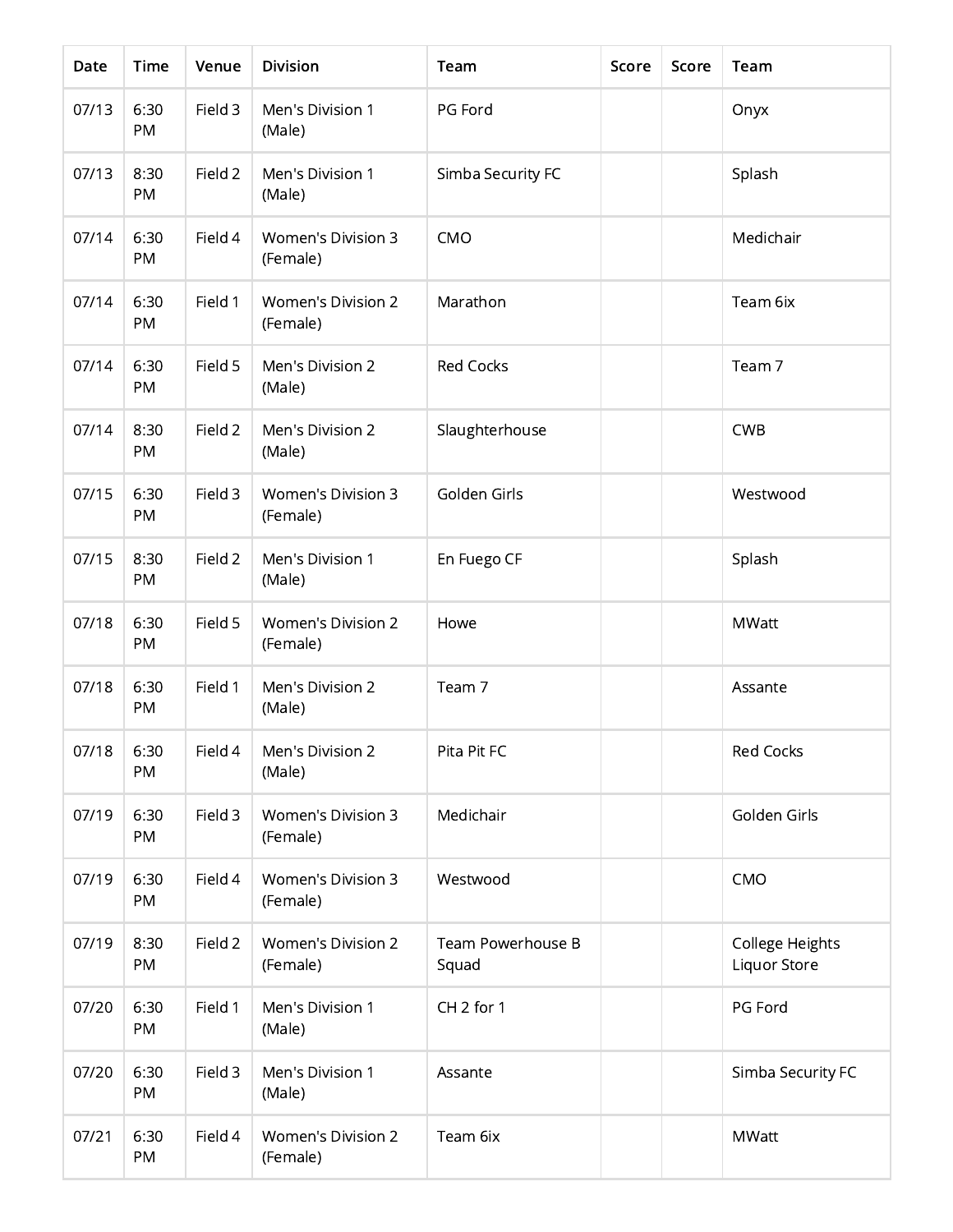| Date  | Time       | Venue   | <b>Division</b>                       | Team                            | Score | Score | Team                       |
|-------|------------|---------|---------------------------------------|---------------------------------|-------|-------|----------------------------|
| 07/21 | 6:30<br>PM | Field 5 | Men's Division 2<br>(Male)            | Gunners                         |       |       | <b>CWB</b>                 |
| 07/21 | 6:30<br>PM | Field 3 | Men's Division 2<br>(Male)            | Slaughterhouse                  |       |       | <b>Red Cocks</b>           |
| 07/22 | 6:30<br>PM | Field 1 | Men's Division 1<br>(Male)            | Onyx                            |       |       | Assante                    |
| 07/22 | 6:30<br>PM | Field 4 | Men's Division 1<br>(Male)            | Splash                          |       |       | CH <sub>2</sub> for 1      |
| 07/22 | 6:30<br>PM | Field 2 | <b>Women's Division 2</b><br>(Female) | College Heights<br>Liquor Store |       |       | Marathon                   |
| 07/22 | 8:30<br>PM | Field 2 | Men's Division 1<br>(Male)            | En Fuego CF                     |       |       | Simba Security FC          |
| 07/25 | 6:30<br>PM | Field 1 | <b>Women's Division 2</b><br>(Female) | College Heights<br>Liquor Store |       |       | Howe                       |
| 07/25 | 6:30<br>PM | Field 3 | Men's Division 2<br>(Male)            | Assante                         |       |       | Slaughterhouse             |
| 07/25 | 6:30<br>PM | Field 4 | Men's Division 2<br>(Male)            | Team 7                          |       |       | Pita Pit FC                |
| 07/25 | 6:30<br>PM | Field 5 | Men's Division 1<br>(Male)            | Onyx                            |       |       | En Fuego CF                |
| 07/25 | 8:30<br>PM | Field 2 | Men's Division 1<br>(Male)            | PG Ford                         |       |       | Splash                     |
| 07/26 | 6:30<br>PM | Field 1 | Women's Division 3<br>(Female)        | Medichair                       |       |       | Westwood                   |
| 07/26 | 6:30<br>PM | Field 3 | <b>Women's Division 3</b><br>(Female) | Golden Girls                    |       |       | CMO                        |
| 07/26 | 6:30<br>PM | Field 4 | Women's Division 2<br>(Female)        | Team 6ix                        |       |       | Team Powerhouse B<br>Squad |
| 07/26 | 8:30<br>PM | Field 2 | <b>Women's Division 2</b><br>(Female) | Marathon                        |       |       | <b>MWatt</b>               |
| 07/27 | 6:30<br>PM | Field 3 | Men's Division 1<br>(Male)            | CH <sub>2</sub> for 1           |       |       | Simba Security FC          |
| 07/27 | 6:30<br>PM | Field 5 | Men's Division 1<br>(Male)            | PG Ford                         |       |       | Assante                    |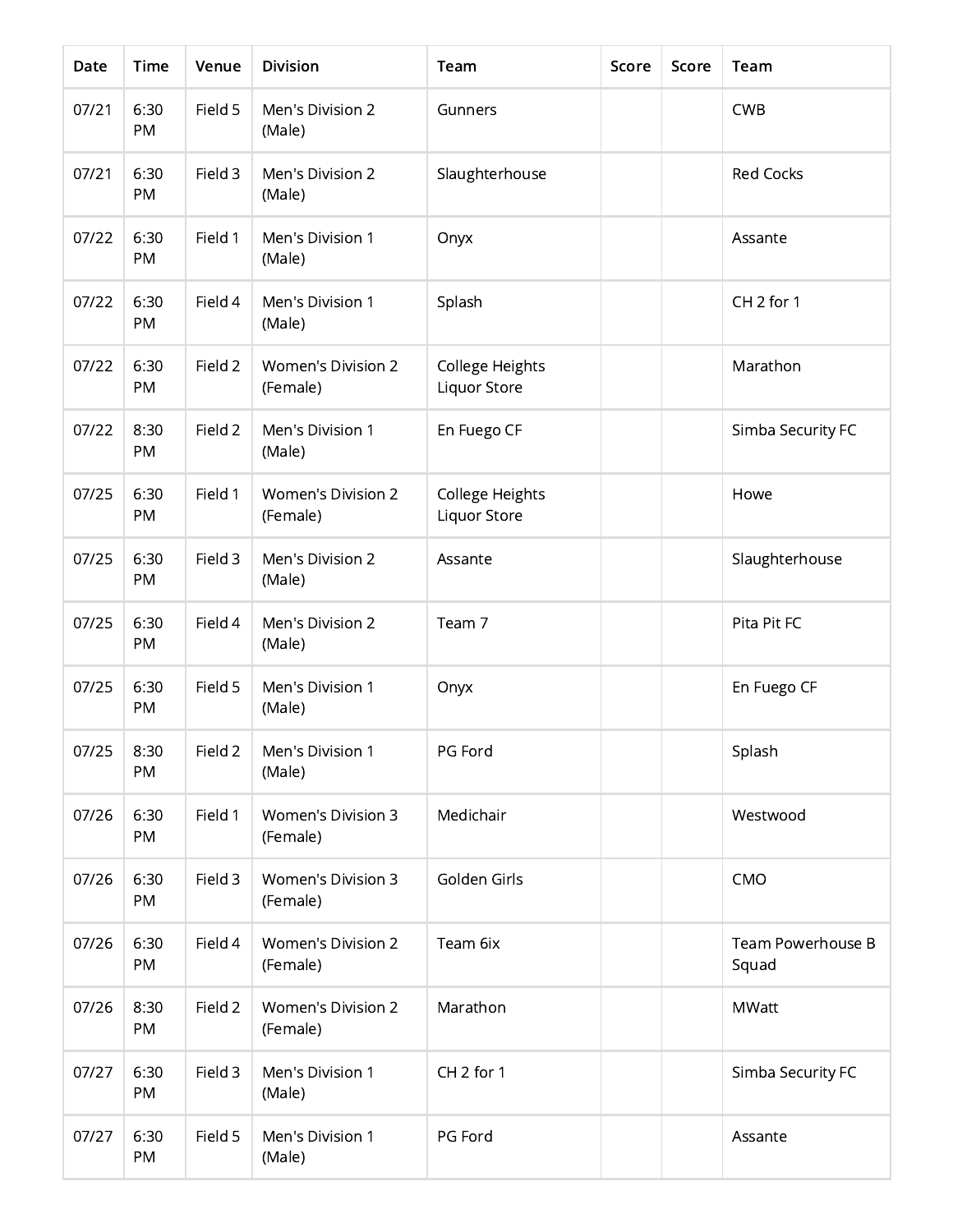| Date  | Time              | Venue   | <b>Division</b>                       | Team                            | Score | Score | Team                       |
|-------|-------------------|---------|---------------------------------------|---------------------------------|-------|-------|----------------------------|
| 07/28 | 6:30<br><b>PM</b> | Field 4 | <b>Women's Division 2</b><br>(Female) | Team Powerhouse B<br>Squad      |       |       | Howe                       |
| 07/28 | 6:30<br>PM        | Field 1 | Men's Division 2<br>(Male)            | Gunners                         |       |       | Team 7                     |
| 07/28 | 6:30<br>PM        | Field 3 | Men's Division 2<br>(Male)            | Pita Pit FC                     |       |       | <b>CWB</b>                 |
| 07/28 | 8:30<br>PM        | Field 2 | Men's Division 2<br>(Male)            | Assante                         |       |       | <b>Red Cocks</b>           |
| 08/02 | 6:30<br>PM        | Field 5 | Men's Division 1<br>(Male)            | En Fuego CF                     |       |       | CH <sub>2</sub> for 1      |
| 08/02 | 6:30<br>PM        | Field 1 | <b>Women's Division 2</b><br>(Female) | <b>MWatt</b>                    |       |       | Team Powerhouse B<br>Squad |
| 08/02 | 6:30<br>PM        | Field 3 | Men's Division 2<br>(Male)            | Gunners                         |       |       | <b>Red Cocks</b>           |
| 08/02 | 8:30<br>PM        | Field 2 | <b>Women's Division 2</b><br>(Female) | Marathon                        |       |       | Howe                       |
| 08/03 | 6:30<br>PM        | Field 4 | <b>Women's Division 3</b><br>(Female) | CMO                             |       |       | Medichair                  |
| 08/03 | 6:30<br>PM        | Field 1 | Men's Division 1<br>(Male)            | Splash                          |       |       | Onyx                       |
| 08/03 | 6:30<br>PM        | Field 3 | Men's Division 1<br>(Male)            | Simba Security FC               |       |       | PG Ford                    |
| 08/03 | 8:30<br>PM        | Field 2 | Women's Division 3<br>(Female)        | Westwood                        |       |       | Golden Girls               |
| 08/04 | 6:30<br>PM        | Field 3 | <b>Women's Division 2</b><br>(Female) | College Heights<br>Liquor Store |       |       | Team 6ix                   |
| 08/04 | 6:30<br>PM        | Field 5 | Men's Division 2<br>(Male)            | Slaughterhouse                  |       |       | Team 7                     |
| 08/04 | 6:30<br>PM        | Field 2 | Men's Division 2<br>(Male)            | <b>CWB</b>                      |       |       | Assante                    |
| 08/04 | 8:30<br>PM        | Field 2 | Men's Division 2<br>(Male)            | Pita Pit FC                     |       |       | Gunners                    |
| 08/05 | 6:30<br>PM        | Field 1 | Men's Division 1<br>(Male)            | Assante                         |       |       | En Fuego CF                |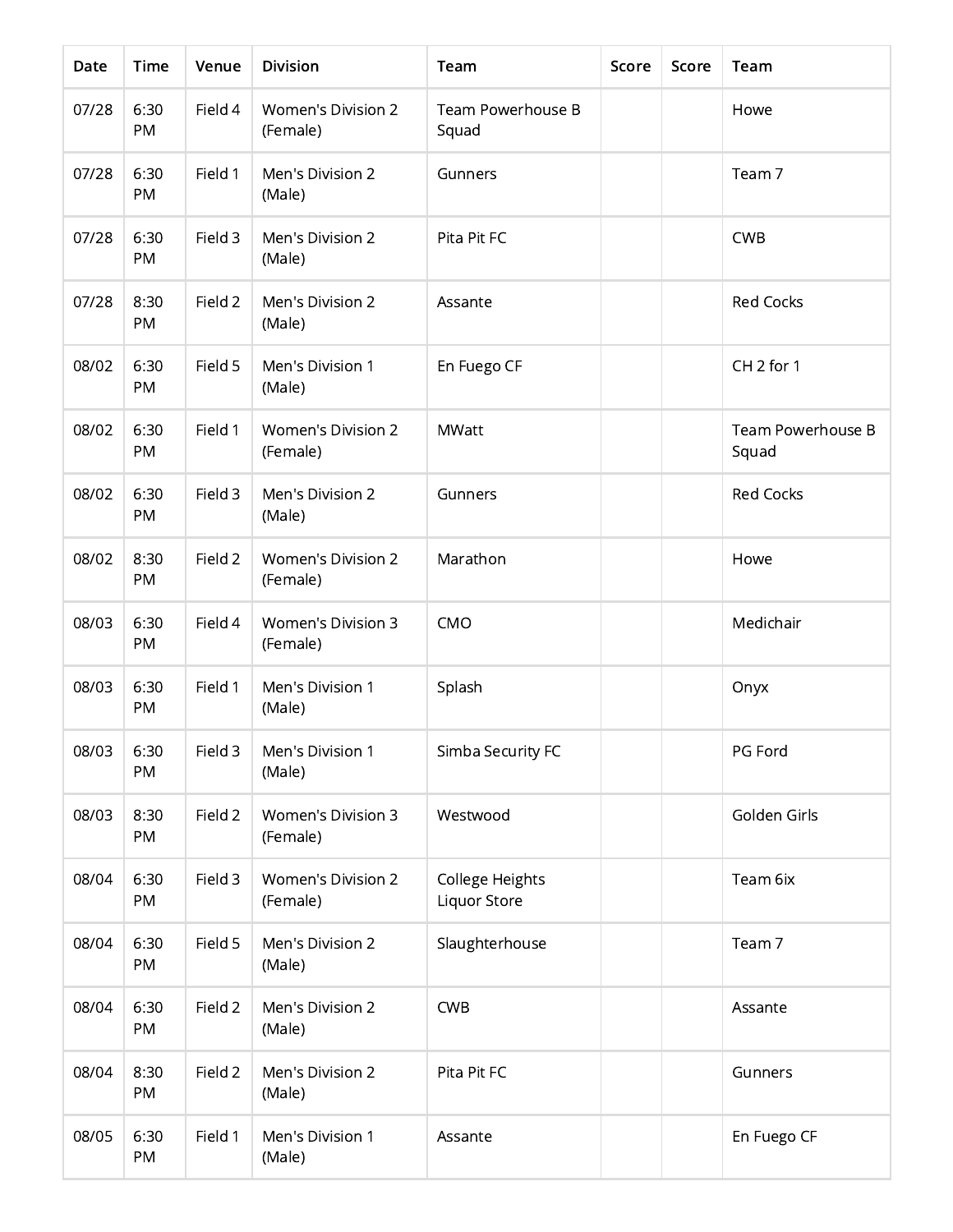| Date  | <b>Time</b> | Venue   | <b>Division</b>                       | Team                            | Score | Score | Team                  |
|-------|-------------|---------|---------------------------------------|---------------------------------|-------|-------|-----------------------|
| 08/05 | 6:30<br>PM  | Field 3 | Men's Division 1<br>(Male)            | CH <sub>2</sub> for 1           |       |       | Onyx                  |
| 08/05 | 6:30<br>PM  | Field 5 | <b>Women's Division 2</b><br>(Female) | Howe                            |       |       | <b>MWatt</b>          |
| 08/08 | 6:30<br>PM  | Field 1 | Men's Division 1<br>(Male)            | Splash                          |       |       | Assante               |
| 08/08 | 6:30<br>PM  | Field 3 | Men's Division 2<br>(Male)            | Team 7                          |       |       | <b>Red Cocks</b>      |
| 08/08 | 6:30<br>PM  | Field 5 | Men's Division 2<br>(Male)            | <b>CWB</b>                      |       |       | Slaughterhouse        |
| 08/08 | 8:30<br>PM  | Field 2 | Men's Division 1<br>(Male)            | Simba Security FC               |       |       | Onyx                  |
| 08/09 | 6:30<br>PM  | Field 2 | <b>Women's Division 3</b><br>(Female) | Medichair                       |       |       | Golden Girls          |
| 08/09 | 6:30<br>PM  | Field 3 | <b>Women's Division 3</b><br>(Female) | Westwood                        |       |       | CMO                   |
| 08/09 | 6:30<br>PM  | Field 4 | <b>Women's Division 2</b><br>(Female) | Team Powerhouse B<br>Squad      |       |       | Marathon              |
| 08/09 | 8:30<br>PM  | Field 2 | <b>Women's Division 2</b><br>(Female) | College Heights<br>Liquor Store |       |       | <b>MWatt</b>          |
| 08/10 | 6:30<br>PM  | Field 1 | Men's Division 1<br>(Male)            | En Fuego CF                     |       |       | PG Ford               |
| 08/10 | 8:30<br>PM  | Field 2 | Men's Division 1<br>(Male)            | Assante                         |       |       | CH <sub>2</sub> for 1 |
| 08/11 | 6:30<br>PM  | Field 5 | <b>Women's Division 3</b><br>(Female) | Westwood                        |       |       | Medichair             |
| 08/11 | 6:30<br>PM  | Field 3 | <b>Women's Division 2</b><br>(Female) | Howe                            |       |       | Team 6ix              |
| 08/11 | 6:30<br>PM  | Field 1 | Men's Division 2<br>(Male)            | Gunners                         |       |       | Slaughterhouse        |
| 08/11 | 8:30<br>PM  | Field 2 | Men's Division 2<br>(Male)            | <b>Red Cocks</b>                |       |       | Pita Pit FC           |
| 08/12 | 6:30<br>PM  | Field 3 | <b>Women's Division 3</b><br>(Female) | Golden Girls                    |       |       | CMO                   |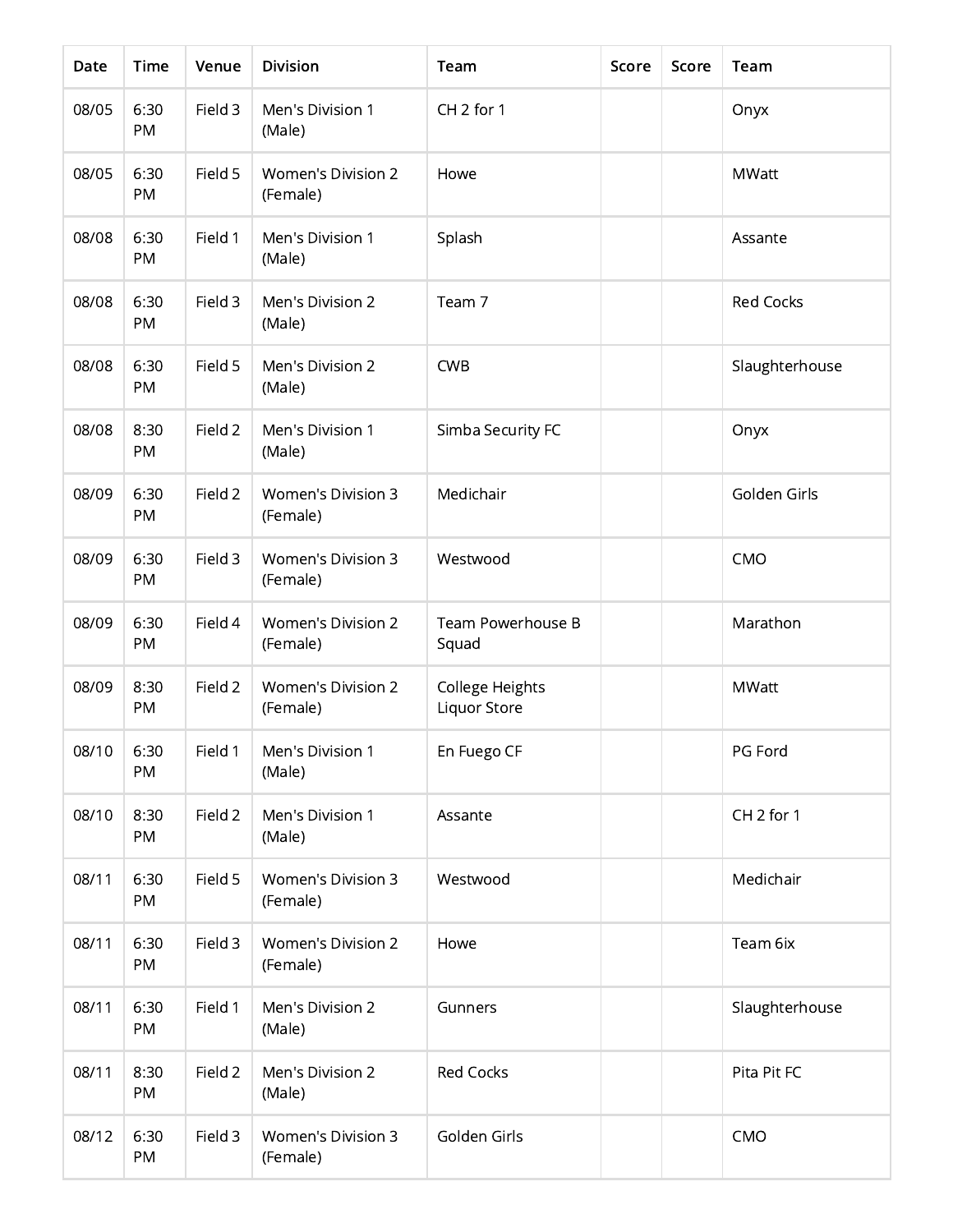| Date  | Time       | Venue   | <b>Division</b>                       | Team                            | Score | Score | Team                            |
|-------|------------|---------|---------------------------------------|---------------------------------|-------|-------|---------------------------------|
| 08/12 | 6:30<br>PM | Field 4 | Men's Division 2<br>(Male)            | Assante                         |       |       | Team 7                          |
| 08/12 | 6:30<br>PM | Field 1 | <b>Women's Division 2</b><br>(Female) | Team Powerhouse B<br>Squad      |       |       | College Heights<br>Liquor Store |
| 08/12 | 8:30<br>PM | Field 2 | Men's Division 1<br>(Male)            | PG Ford                         |       |       | Onyx                            |
| 08/15 | 6:00<br>PM | Field 3 | Men's Division 2<br>(Male)            | <b>CWB</b>                      |       |       | Team 7                          |
| 08/15 | 6:00<br>PM | Field 4 | Men's Division 2<br>(Male)            | Slaughterhouse                  |       |       | Pita Pit FC                     |
| 08/15 | 6:00<br>PM | Field 1 | Men's Division 1<br>(Male)            | CH <sub>2</sub> for 1           |       |       | Simba Security FC               |
| 08/15 | 8:00<br>PM | Field 2 | Men's Division 1<br>(Male)            | En Fuego CF                     |       |       | Splash                          |
| 08/16 | 6:00<br>PM | Field 1 | <b>Women's Division 3</b><br>(Female) | Medichair                       |       |       | CMO                             |
| 08/16 | 6:00<br>PM | Field 3 | <b>Women's Division 2</b><br>(Female) | <b>MWatt</b>                    |       |       | Howe                            |
| 08/16 | 6:00<br>PM | Field 4 | <b>Women's Division 2</b><br>(Female) | College Heights<br>Liquor Store |       |       | Team Powerhouse B<br>Squad      |
| 08/16 | 8:00<br>PM | Field 2 | <b>Women's Division 3</b><br>(Female) | Golden Girls                    |       |       | Westwood                        |
| 08/17 | 6:00<br>PM | Field 3 | Men's Division 1<br>(Male)            | PG Ford                         |       |       | CH <sub>2</sub> for 1           |
| 08/18 | 6:00<br>PM | Field 5 | <b>Women's Division 3</b><br>(Female) | Golden Girls                    |       |       | Medichair                       |
| 08/18 | 6:00<br>PM | Field 1 | Men's Division 2<br>(Male)            | Assante                         |       |       | Gunners                         |
| 08/18 | 6:00<br>PM | Field 4 | Men's Division 2<br>(Male)            | <b>Red Cocks</b>                |       |       | <b>CWB</b>                      |
| 08/19 | 6:00<br>PM | Field 4 | Women's Division 3<br>(Female)        | Westwood                        |       |       | CMO                             |
| 08/19 | 6:00<br>PM | Field 1 | <b>Women's Division 2</b><br>(Female) | Team 6ix                        |       |       | Marathon                        |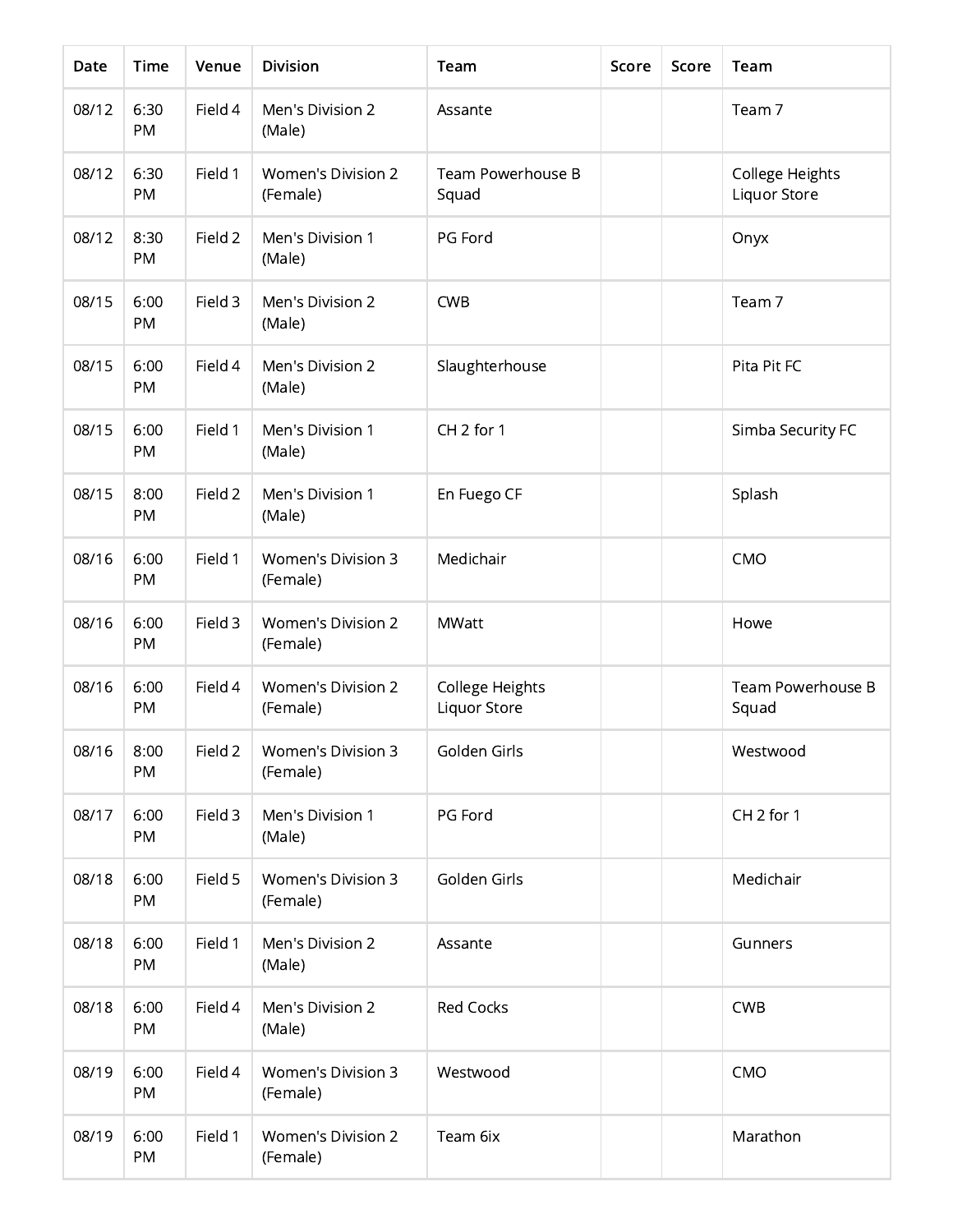| Date  | Time              | Venue   | <b>Division</b>                       | Team                       | Score | Score | Team                            |
|-------|-------------------|---------|---------------------------------------|----------------------------|-------|-------|---------------------------------|
| 08/19 | 8:00<br>PM        | Field 2 | Men's Division 1<br>(Male)            | Assante                    |       |       | Onyx                            |
| 08/22 | 6:00<br>PM        | Field 5 | Men's Division 2<br>(Male)            | Slaughterhouse             |       |       | Gunners                         |
| 08/22 | 6:00<br>PM        | Field 1 | Men's Division 2<br>(Male)            | Pita Pit FC                |       |       | Assante                         |
| 08/22 | 6:00<br>PM        | Field 3 | Men's Division 1<br>(Male)            | CH <sub>2</sub> for 1      |       |       | Splash                          |
| 08/22 | 8:00<br>PM        | Field 4 | Men's Division 1<br>(Male)            | Simba Security FC          |       |       | En Fuego CF                     |
| 08/23 | 6:00<br>PM        | Field 3 | <b>Women's Division 3</b><br>(Female) | Medichair                  |       |       | Westwood                        |
| 08/23 | 6:00<br>PM        | Field 1 | <b>Women's Division 2</b><br>(Female) | Marathon                   |       |       | College Heights<br>Liquor Store |
| 08/23 | 6:00<br>PM        | Field 5 | <b>Women's Division 2</b><br>(Female) | Howe                       |       |       | Team Powerhouse B<br>Squad      |
| 08/23 | 8:00<br>PM        | Field 2 | <b>Women's Division 2</b><br>(Female) | <b>MWatt</b>               |       |       | Team 6ix                        |
| 08/24 | 6:00<br>PM        | Field 1 | Men's Division 1<br>(Male)            | PG Ford                    |       |       | Assante                         |
| 08/24 | 6:00<br>PM        | Field 4 | Men's Division 1<br>(Male)            | Simba Security FC          |       |       | Splash                          |
| 08/25 | 6:00<br><b>PM</b> | Field 2 | Women's Division 3<br>(Female)        | CMO                        |       |       | Golden Girls                    |
| 08/26 | 6:00<br>PM        | Field 1 | <b>Women's Division 2</b><br>(Female) | Team Powerhouse B<br>Squad |       |       | Team 6ix                        |
| 08/26 | 6:00<br>PM        | Field 3 | <b>Women's Division 2</b><br>(Female) | <b>MWatt</b>               |       |       | Marathon                        |
| 08/26 | 8:00<br>PM        | Field 2 | <b>Women's Division 2</b><br>(Female) | Howe                       |       |       | College Heights<br>Liquor Store |
| 08/29 | 6:00<br>PM        | Field 1 | <b>Women's Division 2</b><br>(Female) | Team Powerhouse B<br>Squad |       |       | <b>MWatt</b>                    |
| 08/29 | 6:00<br>PM        | Field 3 | <b>Women's Division 2</b><br>(Female) | Howe                       |       |       | Marathon                        |